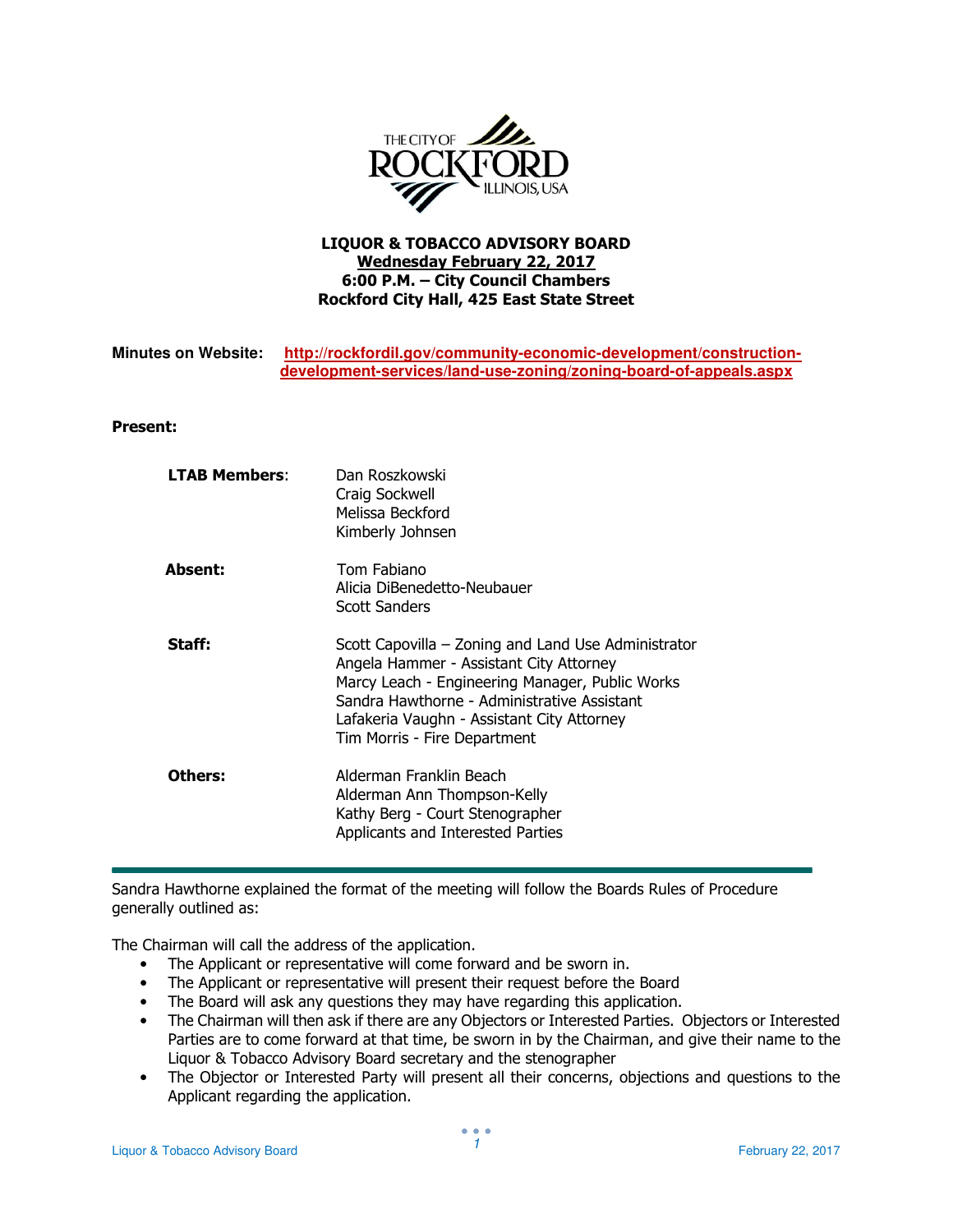- The Board will ask any questions they may have of the Objector or Interested Party.
- The Applicant will have an opportunity to rebut the concerns/questions of the Objector or Interested Party
- No further discussion from the Objector or Interested Party will occur after the rebuttal of the Applicant.
- The Board will then discuss the application and a vote will be taken.

It was further explained to the public in attendance, applicants, objectors and interested parties that this meeting is not a final vote on any item. The date of the Codes & Regulations meeting was given as Monday, February 27, 2017, at 5:30 PM in City Council Chambers in this building as the second vote on these items. The public in attendance, applicants, objectors and interested parties were instructed that they could contact the Zoning Office for any further information and the phone number was listed on the top of the agenda which was made available to all those in attendance. The City's web site for minutes of this meeting are listed on the agenda as well. This information was also presented in written form attached to the agendas.

The meeting was called to order at 6:00 PM. A MOTION was made by Kim Johnsen to APPROVE the minutes from the January 19, 2017 meeting as written. The Motion was **SECONDED** by Melissa Beckford and **CARRIED** by a vote of 4-0 with Alicia Neubauer, Scott Sanders and Tom Fabiano absent.

## **016-LTAB-019 4846 East State Street** Applicant Sandra L. Staskal/ SLS Food Inc. d/b/a Charlie's Pub & Eatery<br>Ward 10 **Sale of liquor by the drink** in conjunction with a restaurant and Sale of liquor by the drink in conjunction with a restaurant and video gaming **Sale of Liquor by the drink** in conjunction with an outdoor seating area/beer garden in a C-3, General Commercial Zoning District **Laid Over from January meeting**

The subject property is the former Fatty McGee's and is located on the north side of East State Street with the parking lot located east of Flintridge. Sandra Staskal, Applicant, and Michael Schirger, Attorney, were present. The Applicant is only leasing half of the building.

Ms. Staskal explained that it is her intent to have an atmosphere similar to the Stone Eagle and the Olympic, with the focus more on food. She further stated they would be considering a dress code. They are wanting to have an outside patio as well. Ms. Staskal explained that the inside of the building has had updates to electrical and plumbing. The vehicles that were located in the back of the building have been removed.

Attorney Vaughn asked what changes to the proposed hours the Applicant wished to make, but definite hours were not provided. Craig Sockwell asked about the dress code she was referring to because he did not believe neither Stone Eagle nor the Olympic had a dress code. Ms. Staskal stated she is not certain that she needs a dress code as long as the cliental does not cause any problem. She spoke of possibly having karaoke.

Mr. Sockwell stated the Applicant is presenting a lot of changes to the original application and these are not reflected in the report. He is not comfortable proceeding without all of the changes in writing in front of him. In addition, Mr. Capovilla stated their presentation at this meeting regarding what restaurants they want to emulate are totally the opposite of what was originally presented to Staff by the Applicant, such as Dusty Boots, Oscar's, Old Chicago and Jax. He further stated Staff has not seen anything updated from the Applicant in over a month and a half and they are agreeable that written material should be provided prior to a presentation to the Board.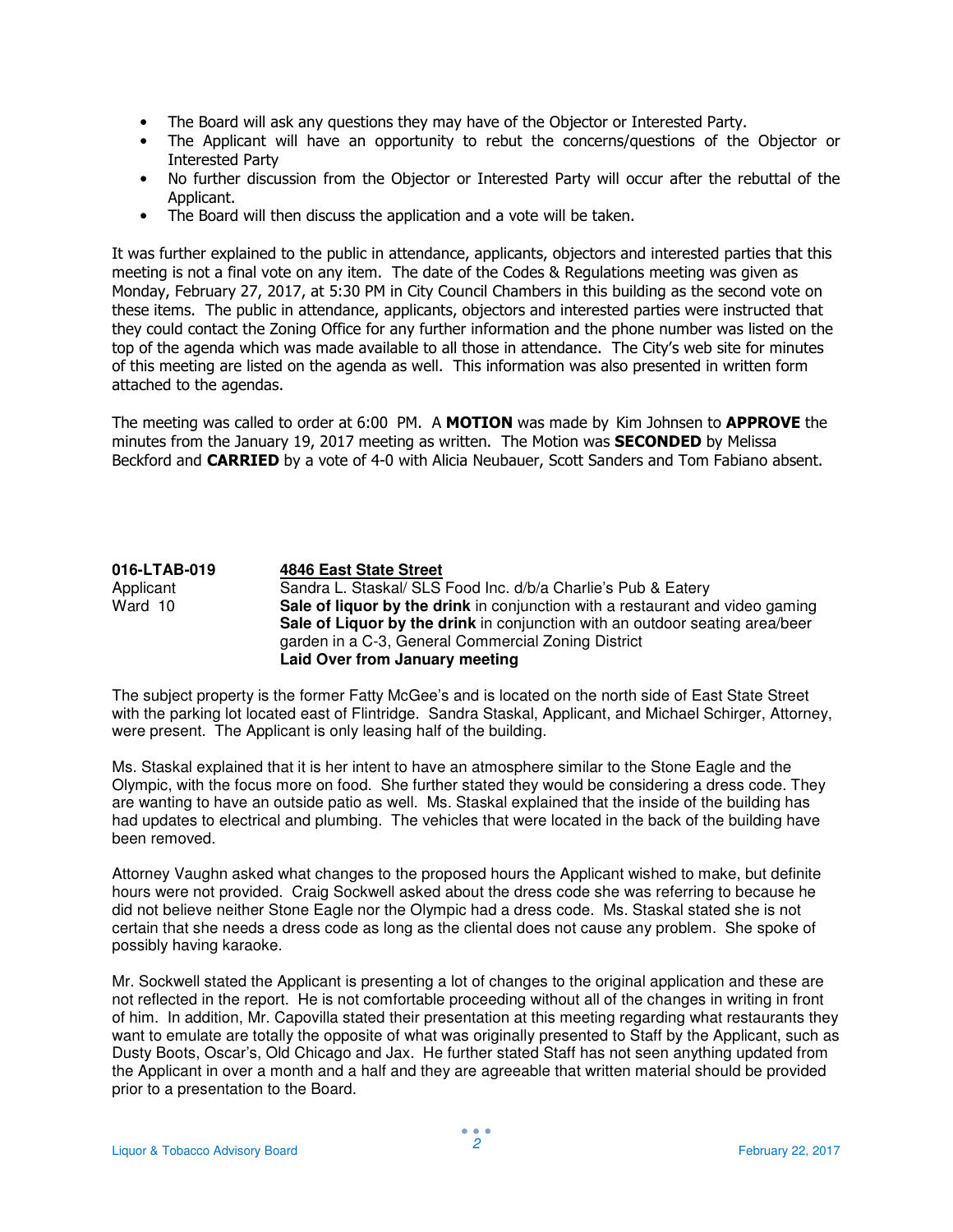Staff Recommendation is for Denial of both requests.

The Applicant was agreeable to a Lay Over to allow them time to submit written materials consistent with the proposed changes.

A **MOTION** was made by Craig Sockwell to **LAY OVER** the Sale of liquor by the drink in conjunction with a restaurant and video gaming and to **LAY OVER** the Sale of liquor by the drink in conjunction with an outdoor seating area/beer garden in the name of Sandra L. Staskal / SLS Food Inc. d/b/a Charlie's Pub & Eatery in a C-3, General Commercial Zoning District at 4846 East State Street. The Motion was **SECONDED** by Kim Johnsen and **CARRIED** by a vote of 4-0.

| 017-LTAB-001 | 824 7th Street                                                                 |
|--------------|--------------------------------------------------------------------------------|
| Applicant    | Muhanad Chasib d/b/a Zake Convenience                                          |
| Ward 11      | Sale of Tobacco products in conjunction with a grocery and tobacco store in an |
|              | 1-1, Light Industrial Zoning District                                          |

The subject property is located east of the  $7<sup>th</sup>$  Street and  $8<sup>th</sup>$  Avenue intersection. Muhanad Chasib and Ola Almansuri were present. Ms. Almansuri assisted Mr. Chasib with his presentation as an interpreter. She stated Mr. Chasib is going into partnership with another gentleman. Mr. Chasib has 5 years experience in the sale of tobacco. They also plan on adding pre-paid phones and other grocery items generally found in a convenience store. Ms. Almansuri stated this would be beneficial to the neighborhood as there are no other convenience stores in the nearby area.

Craig Sockwell asked Staff to explain the reason for condition (14) which stated all conditions must be met prior to establishment of use, since the business was already established. Scott Capovilla explained the convenience store is continuing to operate under the old ownership at this time; however, all Staff conditions must be met prior to establishment of use by the new owner / applicant.

Staff Recommendation is for Approval with (15) conditions. No Objectors or Interested Parties were present.

A **MOTION** was made by Craig Sockwell to **APPROVE** the Sale of tobacco products in conjunction with a grocery and tobacco store in the name of Muhanad Chasib d/b/a Zake Convenience in an I-1, Light Industrial Zoning District at 824 7th Street. The Motion was **SECONDED** by Melissa Beckford and **CARRIED** by a vote of 4-0.

Approval is subject to the following conditions:

- 1. Must meet all applicable Building and Fire Codes.
- 2. Compliance with all City of Rockford Liquor and Tobacco Codes.
- 3. Submittal of an interior floor plan for Staff review and approval.
- 4. The sale of tobacco products shall be limited to the new interior floor plan approved by Staff.
- 5. Submittal of a Parking Lot Permit and detailed site plan to include improvements to the parking lot, 14 parking spaces and striping, and removal of gravel.
- 6. Submittal of a detailed landscape plan for the parking lot to include perimeter landscaping, open green space along the east property line, new concrete curbed island around the perimeter landscaping, and plant species for Staff review and approval.
- 7. Submittal of a dumpster detail, rendering, and Dumpster Enclosure Permit for Staff's review and approval.
- 8. The hours and days of operation for the grocery store will be from 9:00 AM to 10:00 PM, Monday through Sunday.
- 9. The sale of rose tubes, airplane-sized bottles and any other products that can be deemed to be easily manufactured into drug paraphernalia is prohibited.
- 10. The sale of water pipes and "huka" or "hookah" pipes are prohibited.
- 11. Window display signage is limited to 20% of window area.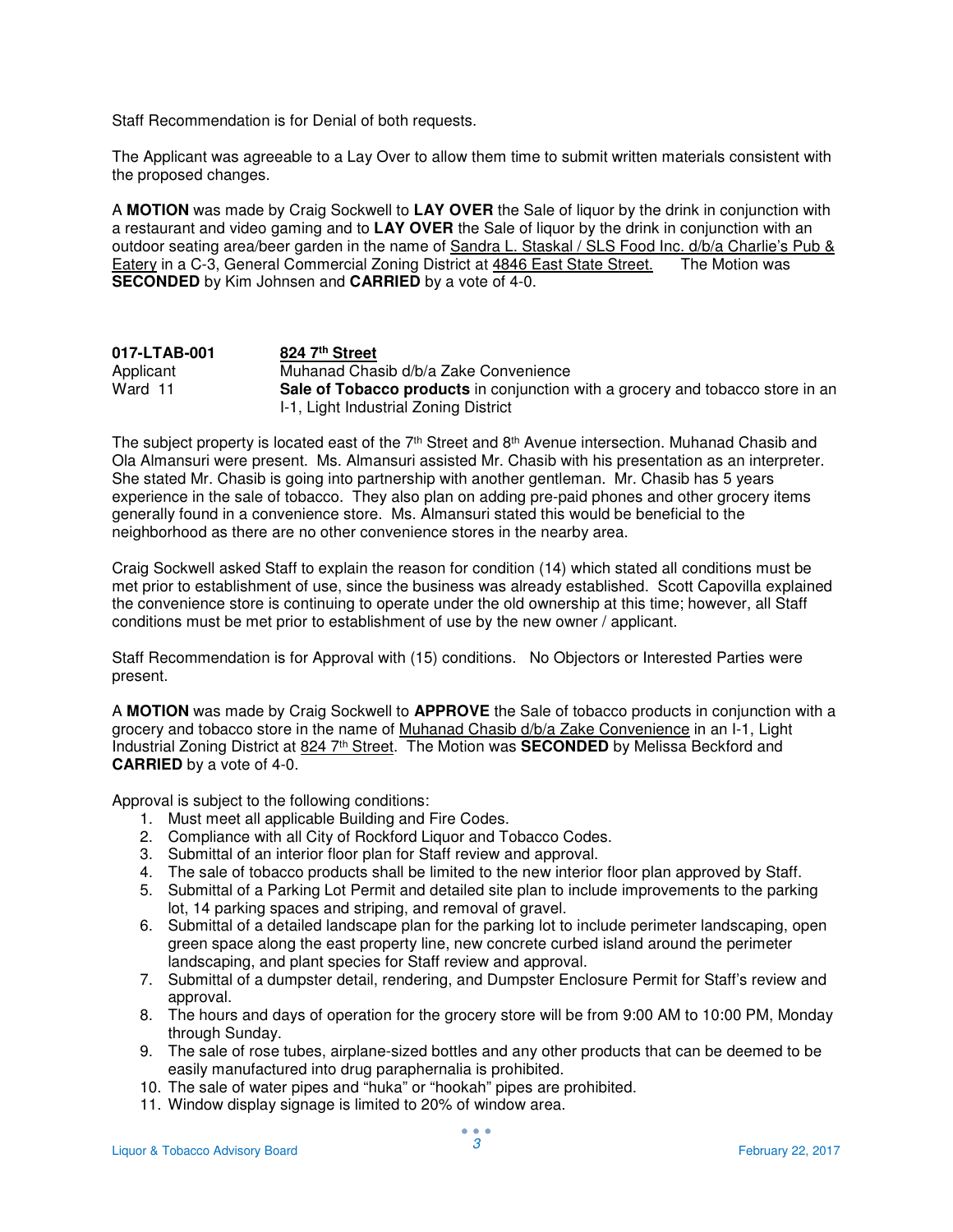- 12. That there shall not be temporary exterior signage.
- 13. That the windows shall not be covered with bars or other devices that block the windows.
- 14. All conditions must be met prior to establishment of use.
- 15. Installation of approved landscaping, parking lot improvements, and dumpster enclosure must be completed by June 1, 2017.

| 017-LTAB-002 | 902 9th Street                                                                                                                                                                                           |
|--------------|----------------------------------------------------------------------------------------------------------------------------------------------------------------------------------------------------------|
| Applicant    | Vito J. Grisanzio / KKN Railroad Tap, Inc. d/b/a Railroad Tap                                                                                                                                            |
| Ward 11      | Sale of liquor by the drink in conjunction with a tavern and video gaming<br>Sale of packaged liquor in conjunction with a tavern and video gaming in an I-1,<br><b>Light Industrial Zoning District</b> |

The subject property is located on the southeast corner of Railroad and 9<sup>th</sup> Street and is currently a Tavern with Video gaming. Vito Joseph Grisanzio, Applicant and his Attorney, Robert Calgaro, were present. Mr. Grisanzio is under contract to purchase the property. It is the intent of Mr. Grisanzio to maintain the current operation of the Railroad Tap except to perhaps add more food items such as frozen pizza.

Attorney Vaughn asked the Applicant if he was agreeable to Staff conditions, to which he responded he was. The business plan states food sales will be approximately 5%. Attorney Calgaro agreed stating they are seeking an "E" license. Mr. Grisanzio stated currently there is no kitchen, but they may improve on that in the future to boost food sales.

Staff Recommendation is for Approval of both items with (5) conditions. No Objectors or Interested Parties were present.

A **MOTION** was made by Melissa Beckford to **APPROVE** the Sale of liquor by the drink in conjunction with a tavern and video gaming and to **APPROVE** the Sale of packaged liquor in conjunction with a tavern and video gaming in the name of Vito J. Grisanzio / KKN Railroad Tap, Inc. d/b/a Railroad Tap in an I-1, Light Industrial Zoning District at 902 9th Street. The Motion was **SECONDED** by Kim Johnsen and **CARRIED** by a vote of 4-0.

Approval is subject to the following conditions:

- 1. Compliance with the City of Rockford Liquor Codes.
- 2. Window display signage is limited to 20% of window area.
- 3. That the windows shall not be covered with bars or other devices that block the windows.
- 4. The proposed use shall not have a cover charge, dance floor, DJs, live entertainment, or operate as a nightclub.
- 5. Business hours shall be consistent to business plan shown as Exhibit F.

| 017-LTAB-003 | 203 and 205 West State Street                                                  |
|--------------|--------------------------------------------------------------------------------|
| Applicant    | Andrew Roiniotis d/b/a District Bar & Grill                                    |
| Ward 03      | Modification of an existing liquor license to allow packaged liquor sales in a |
|              | C-4, Urban Mixed-Use Zoning District                                           |

Prior to the meeting, a written request was received from the Applicant's attorney to Lay Over this item to the March 21st meeting of the Liquor and Tobacco Advisory Board.

A **MOTION** was made by Craig Sockwell to **LAY OVER** the request for Modification of an existing liquor license to allow packaged liquor sales in the name of Andrew Roiniotis d/b/a District Bar & Grill in a C-4, Urban Mixed-Use Zoning District at 203 and 205 West State Street. The Motion was **SECONDED** by Melissa Beckford and **CARRIED** by a vote of 4-0.